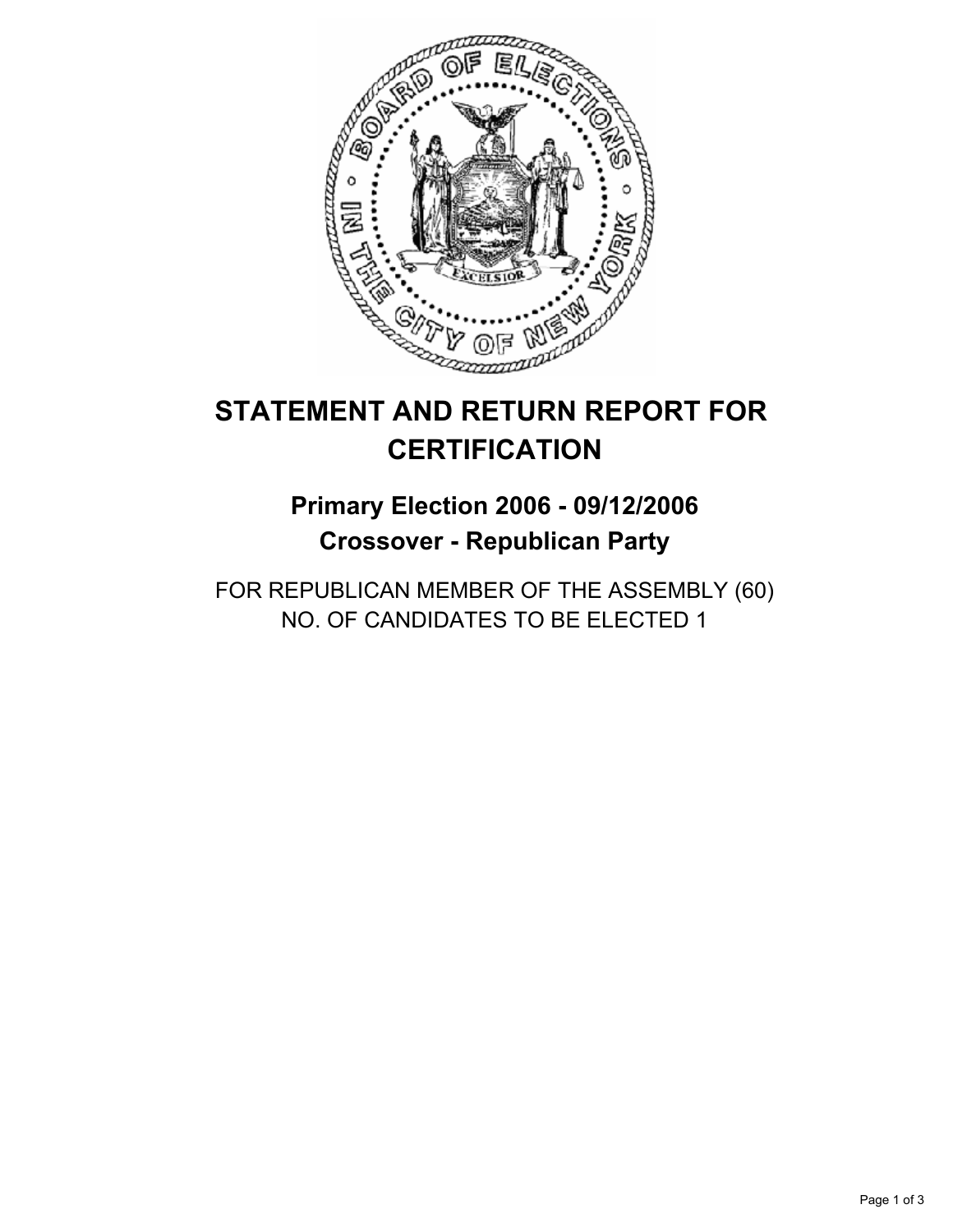

## **Kings County**

| <b>EMERGENCY</b>    | 11  |
|---------------------|-----|
| ABSENTEE/MILITARY   | 38  |
| AFFIDAVIT           |     |
| JOSEPH CAMMARATA    | 122 |
| ANTHONY C XANTHAKIS | 456 |
| <b>TOTAL VOTES</b>  | 578 |

### **Richmond County**

| <b>TOTAL VOTES</b>  | 1,719 |
|---------------------|-------|
| ANTHONY C XANTHAKIS | 953   |
| JOSEPH CAMMARATA    | 766   |
| AFFIDAVIT           |       |
| ABSENTEE/MILITARY   | 130   |
| <b>EMERGENCY</b>    |       |